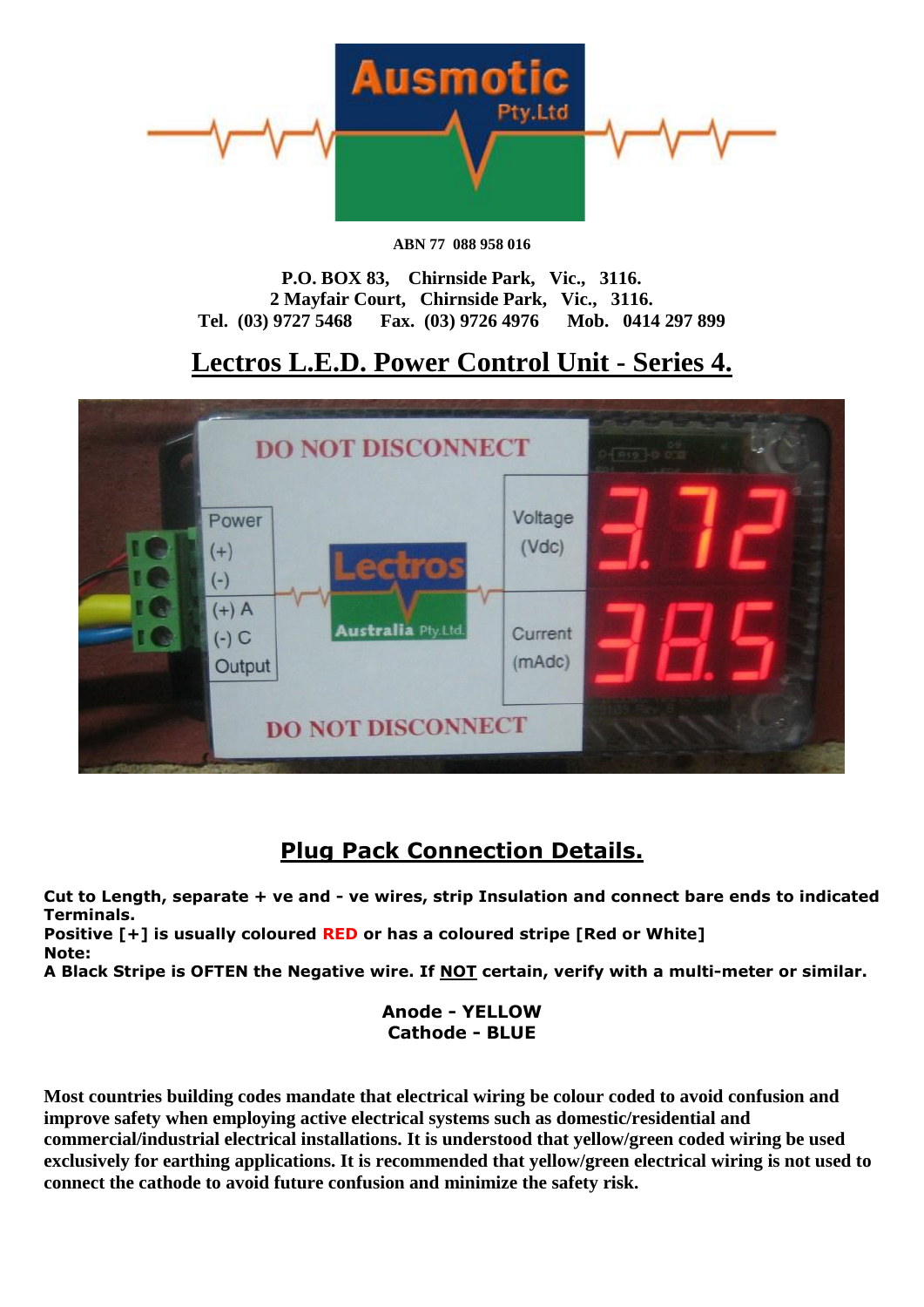## **LECTROS L.E.D. Wall Voltage Controller.**

1. On Power-UP, the Unit enters **SETUP-Mode** for approx **20 secs**. In this mode -<br>TOP Led's: **(FLASHING)**. Display the present - **Static Wall Charge** (Voltage) (Note: You may initially see **0.00V** but should expect to see eventual readings between 1.80 – 2.50 vdc)

**BOTTOM** L.e.d's : Display the Plug-pack Rectified DC Voltage. Range should be approximately **12V - 18V.D.C**.

- 2. At the end of **SET-UP Mode**, the unit changes to **Source-Mode** where  **TOP** L.e.d's : Display the present – **Source-Voltage** Applied to the Wall.  **0.00 - 9.99V** Resolution (Increment) is **0.04V BOTTOM** L.e.d's : Display the present – **Source-Current** Applied to the Wall. **00.0 - 99.5mA**, Resolution (Increment) is **0.5mA**
- 3. **EVERY 55secs the unit switches to Read OUT-Mode, where - TOP** L.e.d's : Display the **LAST actual Static Wall Charge** (**Voltage)** reading. **N.B.** : The **ACTUAL Static Wall Charge** (**Voltage)**, is Read **ONCE** every 24hrs, **Live-Read Mode**. The process takes app **6 seconds** and the **TOP** L.e.d's will **Flash** to Indicate it is in Progress. **BOTTOM** L.e.d's : Display the message rd

### **Fault Conditions**.

There are a few Fault Conditions that may be displayed at any time.

- A. Wall Source Current **Too-Low** or **Break** detected. **BOTTOM L.e.d's Flashing.** If the Source current drops below **2.0mA**, the unit switches to a **20X** Higher Resolution mode of **0.025mA**. The L.e.d's will now display **0.1mA** increments. IF the current falls **below 0.1mA**, the display will show the message **opn**
- B. Wall Source Current **Too-High**. **BOTTOM L.e.d's Flashing.** If the Source current exceeds **68.0mA**, the **BOTTOM L.e.d's will Flash.**
- C. Wall Source Voltage **SHORT** Detected. If the Wall **Source** Voltage drops below **0.32V**, the **TOP L.e.d's will Flash**.

### **NOTES:**

 During ANY of the Fault conditions, the unit will **NOT** turn off or enter a Failsafe Mode. Removing/Restoring AC Power (5secs), will Restart the unit in **SET-UP Mode**.

### **SPECIFICATIONS:**

| <b>Source Voltage:</b><br><b>Source Current:</b> |                   | $0.00 - 8.50V$ , (Maximum Open Circuit) (Read Range $8.4 - 8.6 V$ ).<br>$00.0 - 70.0 \text{mA}$ , (Maximum Short Circuit) (Read Range $65 - 70 \text{mA}$ ). |                                                             |
|--------------------------------------------------|-------------------|--------------------------------------------------------------------------------------------------------------------------------------------------------------|-------------------------------------------------------------|
| <b>Input Plug Pack Power Supply:</b>             | Volts <b>D.C.</b> | (Regulated)<br>Volts $\mathbf{A}$ . C. (Un-Regulated)                                                                                                        | $15 - 20$ Volts, 200mA minimum.<br>12 Volts, 200mA minimum. |

### **PLEASE NOTE.**

**The systems Voltage, Current and Static Wall Charge Voltage figures must be recorded on the top of the control unit to establish "Benchmark" data along with the commissioning date and the Installation Contractors Name and Contact Phone Number.**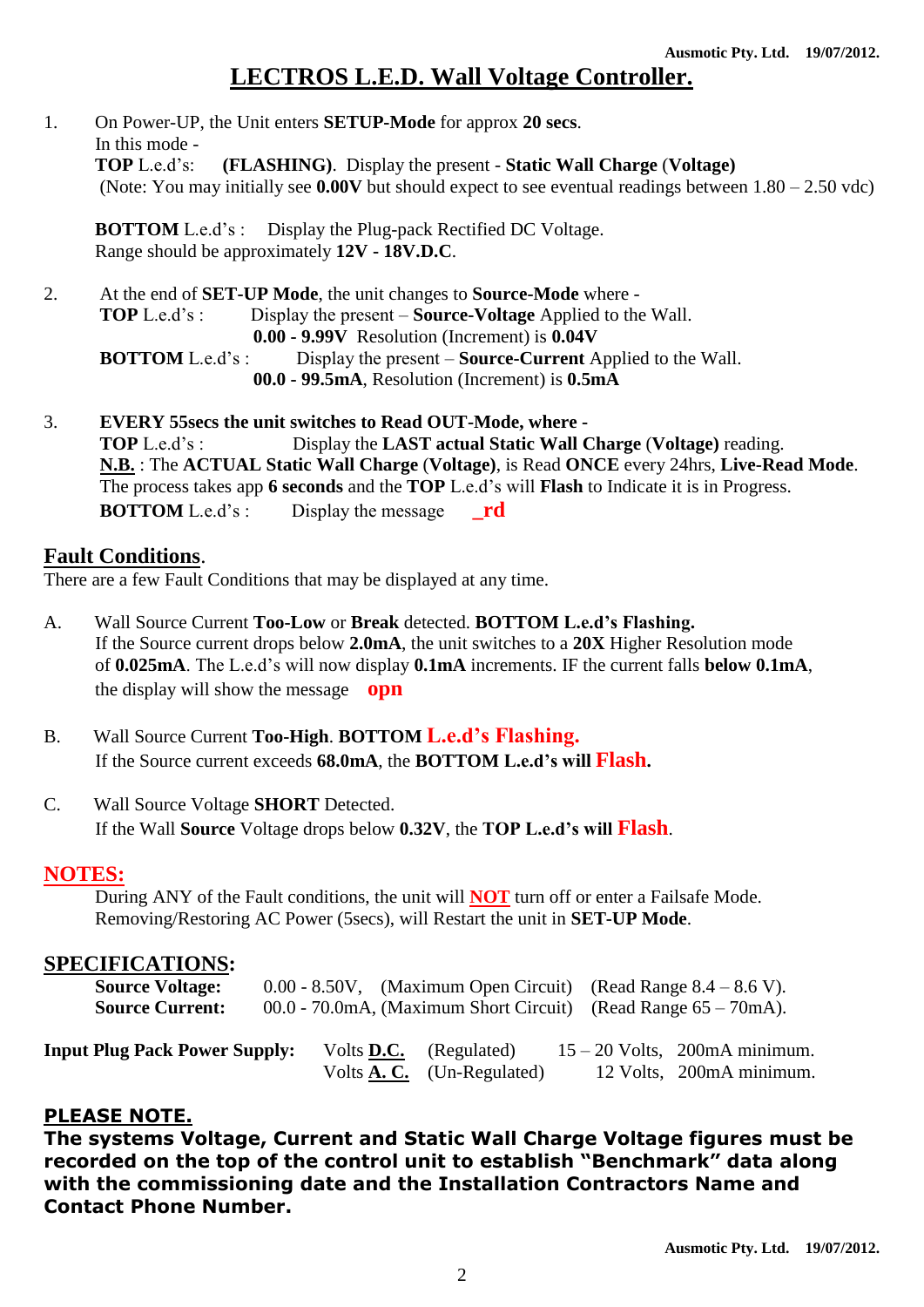# **Understanding your Lectros Digital Control Unit Series 4.**

The amount of electrical charge carried from the anodes through the damp masonry down to the cathode buried in the ground is directly related to the amount of free moisture contained in the masonry.

The higher the moisture content the lower the electrical resistance and the higher the capacity to conduct a current. Conversely the lower the moisture content the higher the electrical resistance and the capacity to conduct a current will be much lower.

Resistance is also encountered and affected by the length of anode run, i.e. number of anodes and lineal metreage of treated wall, and the length of the cathode connecting wire. Although two installations may have the same number of anodes they will not share the same electrical characteristics. There are no common values hence the importance of recording initial voltage and current values to establish "benchmark" values.

The maximum voltage available is 8.52 volts and if that is being displayed then there is no charge being transmitted through the masonry down to the cathode i.e. no current. VERY DRY This will occur if there is a faulty connection or break in the systems wiring or, very rarely, when the masonry wall, or the ground, is extremely dry to the degree where there is insufficient moisture to carry a current, e.g. can occur through condensation forming on a wall during drought conditions where soil shrinkage and masonry cracking is visibly evident. The voltage figure displayed is the unused voltage available i.e. if the display shows 5.00 volts than 3.52 volts are being used.

Conversely the maximum current is 70.00mA and if that is being displayed then the masonry may be extremely saturated and all the voltage is being used and there will be 0.00 vdc displayed. This will also occur if the system is short circuited at the control unit - VERY WET



The relationship between the voltage and the current is linear as the chart illustrates, e.g. 4.26 vdc available means that 4.26 vdc are being carried at 35.0mA. As the current reduces the available voltage increases.

The control unit microchip is also programmed to take a reading of the static wall charge which is a naturally occurring feature of masonry which has a natural ambient electrical characteristic. This reading is taken once every 24 hours but displayed approximately every 55.0 seconds. The SWC should eventually read between 1.80 – 2.50 vdc.